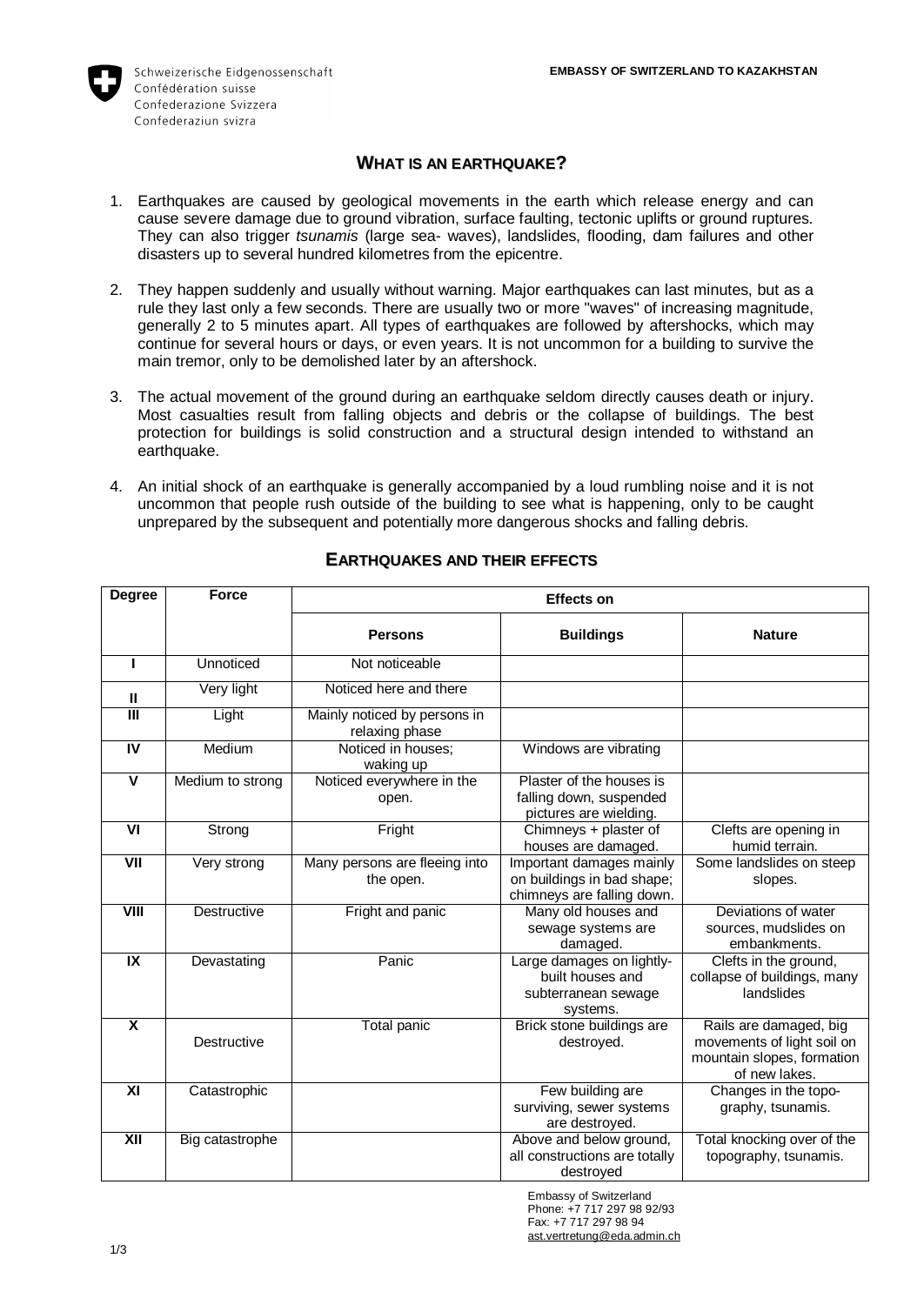## **EARTHQUAKE CONCEPT – INFORMATION FOR THE SWISS COMMUNITY IN KAZAKHSTAN**

#### **Preventive measures**

- Check every part of the house for fire prevention and know the locations of the fire-fighting equipment.
- Secure heavy furniture and shelving to prevent tipping and eliminate chandeliers.
- Fix mirrors, paintings and other hanging objects securely, so that they won't fall off hooks.
- Keep heavy items on lower shelves.
- Closed curtains will help stop broken window glass from falling on beds.
- Safe storage of inflammable material such as petrol, kerosene, gas bottles in a place where they won't fall during a tremor.
- Do not store heavy and bulky equipment or material on top of one other.
- Locate beds and chairs away from chimneys and windows. Don't hang heavy pictures and other items over beds.
- Decide with your family how to contact each other if you should become separated, where to meet and other important matters.
- Stock up at least 3 days of food and water supply
- Prepare an escape bag with radio, flash lights, spare batteries, solid fuel for a cooker, candles, toilet articles, a set of underwear, money and ID documents.

#### **Tips on what to do before an earthquake**

- Identify and know the safest places to be and where not to be in the residence, the office or in the hotel room during an earthquake.
- Safe places are in doorframes located along weight-bearing walls, in corners of rooms and under heavy tables or desks that could take the force of falling objects
- Dangerous places are near windows or mirrors, under or near any heavy objects that can fall
- Identify from which location you can turn off electricity, gas, and water (clearly label the on-off position). Have a pipe wrench next to it (to turn off gas and water if handle is broken).

#### **If indoors:**

- Stay inside the building, do not rush outside.
- Find shelter under a table or some other strong object or take cover in those places, which have been identified.
- Cover your head
- Do not move from your position until the shaking stops.
- Move away from glass windows and watch out for falling objects.
- Never use an elevator during or immediately after an earthquake
- Open all doors as soon as possible in order to have a free escape route

#### **If outdoors:**

- Move to an open area away from buildings and high walls (falling debris), windows (glass splinters), overhead electricity wires.
- On a SIDEWALK NEAR BUILDINGS, duck into a doorway to protect yourself from falling bricks, glass, plaster and other debris.
- If you notice a fire, check the wind direction, then walk in the opposite direction

#### **If in a moving vehicle:**

- Stop the vehicle at the safest place, away from slopes, buildings or high walls, bridges whether on them or under them, tall trees and electricity or telephone poles.
- Stay inside the vehicle until shaking stops.

#### **In a crowded public place:**

- Do not rush for exits.
- Try to take cover where you won't get trampled.
- In shopping centres, try to take cover under strong doorframes or archways, in corners of rooms or under heavy tables or desks. Move away from display shelves with objects that could fall.

**Durin gtheevent**